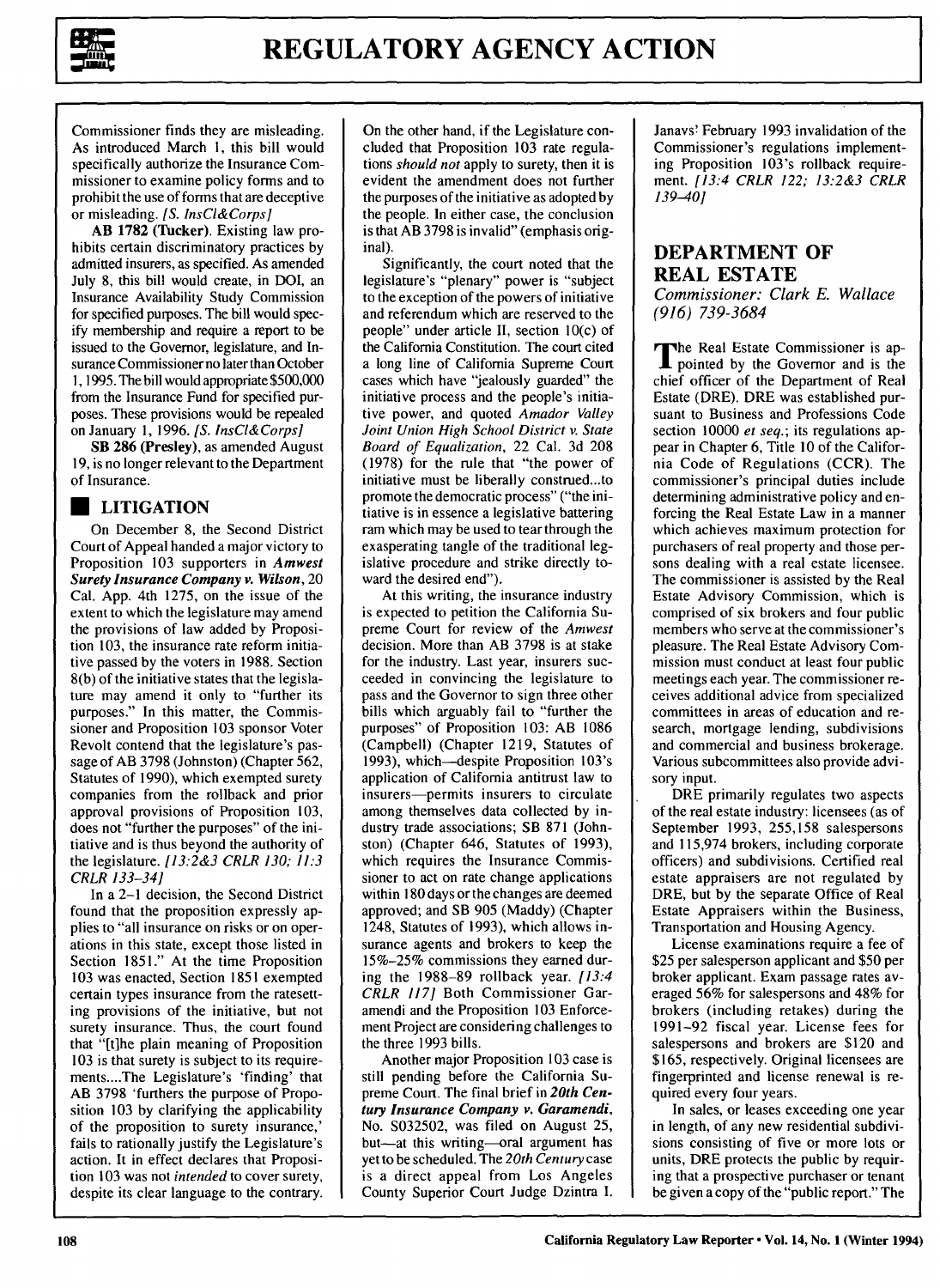

public report serves two functions aimed at protecting purchasers (or tenants with leases exceeding one year) of subdivision interests: **(1)** the report discloses material facts relating to title, encumbrances, and related information; and (2) it ensures adherence to applicable standards for creating, operating, financing, and documenting the project. The commissioner will not issue the public report if the subdivider fails to comply with any provision of the Subdivided Lands Act.

The Department publishes three regular bulletins. The *Real Estate Bulletin* is circulated quarterly as an educational service to all current licensees. The *Bulletin* contains information on legislative and regulatory changes, commentaries, and advice; in addition, it lists names of licensees who have been disciplined for violating regulations or laws. The *Mortgage Loan Bulletin* is published twice yearly as an educational service to licensees engaged in mortgage lending activities. Finally, the *Subdivision Industry Bulletin* is published annually as an educational service to title companies and persons involved in the building industry.

DRE publishes numerous books, brochures, and videos relating to licensee activities, duties and responsibilities, market information, taxes, financing, and investment information. In July 1992, DRE began offering one-day seminars entitled "How to Operate a Licensed Real Estate Business in Compliance with the Law." This seminar, which costs \$10 per attendee and is offered on various dates in a number of locations throughout the state, covers mortgage loan brokering, trust fund handling, and real estate sales.

The California Association of Realtors (CAR), the trade association joined primarily by agents and brokers working with residential real estate, is the largest such organization in the state. CAR is often the sponsor of legislation affecting DRE. The four public meetings required to be held by the Real Estate Advisory Commission are usually scheduled on the same day and in the same location as CAR meetings.

# **U MAJOR PROJECTS**

**DRE Rulemaking Update. On** November **8, the** Office of Administrative Law **(OAL)** approved the Commissioner's proposed amendments to sections **2810.1, 2792.16, 2792.18, 2820.2, 2831, 2832.1,** 2834, 2840, 2841, 2842.5, **2848,** 2949.01, **2951, 3006, 3010,** and **3010.5,** repeal of sections **2819.85, 2820.3,** 2820.4, **2821.1,** 2822.1,2822.2, **2822.3,** 2822.4, **2823,** and **2823.1,** and adoption of section 2840.1, Chapter **6,** Title **10** of the CCR. Among other things, the regulatory action, which became effective on December 8, revises the procedures necessary to increase a regular assessment of members of a homeowner's association, clarifies the applicability of provisions governing voting rights, eliminates the requirement of submitting advertising prior to distribution, provides that the issuance of a final or preliminary public report does not constitute approval of a discretionary project, clarifies that section 2831 applies to all trust funds, provides that a broker must obtain written consent of all owners of funds in an account before making any disbursement which would create a shortage, and makes other changes affecting the authority to make withdrawals, mortgage loan disclosure, advertising, and continuing education. Proposed new section 2790.2, which was originally submitted with these regulations, was withdrawn by DRE prior to OAL's determination. *[13:4 CRLR 125; 13:2&3 CRLR 141]*

### **U LEGISLATION**

**AB 2151** (Aguiar). Existing law requires any defined representative of an equity purchaser, deemed to **be** the agent, employee or both of an equity purchaser, to provide specified proof of real estate licensure and bonding to the equity seller, and certain sworn statements regarding this licensure and bonding to all parties to the contract. As introduced March 5, this bill would exclude certain representatives who are licensed real estate professionals from these requirements. *[A. Jud]*

**AB 647 (Frazee).** Existing law requires that an application **by** an aggrieved person to DRE for payment from the Real Estate Recovery Account specify that the application was mailed or delivered to the Department no later than one year after the underlying judgment became final. As introduced February **23,** this bill would change that requirement to no later than one year after the most recent judgment became final. *[A. F&I]*

AB **1718** (Peace). Under existing law, it is unlawful for a real estate broker to employ an unlicensed person to perform acts for which a license is required, for an unlicensed person to perform specified acts for which a real estate license is required, and for a person to advertise as a real estate broker without being licensed. As amended May 17, this bill would authorize the Real Estate Commissioner to levy an administrative fine for a violation of those provisions after first having issued a desist and refrain order, as specified. The fines would be credited to the continuously appropriated Recovery Account in the Real Estate Fund. *[A. F&I]*

**AB 2293** (Frazee). Under existing law, real estate brokers engaging in certain activities with respect to transactions involving real property that meet certain criteria are subject to specified requirements as to advertising, reporting, and trust funds. As amended May **13,** this bill would remove the specified requirements relating to advertising.

Existing law requires a real estate broker, prior to the use of any proposed advertisement in connection with specified activities, to submit a copy of the advertising to the Real Estate Commissioner for clearance. Existing law exempts from this requirement advertising that is used exclusively in connection with an offering authorized **by** permit issued pursuant to provisions applicable to real property securities dealers or the corporate securities law. This bill instead would authorize a broker to submit a copy of the advertising to the Commissioner for approval, subject to a fee. The bill would delete the exemption relating to real property securities dealers and corporate securities.

Existing law regulates certain out-ofstate land promotions and defines the term "accessible urban subdivision" for those purposes. Existing law, with specified exceptions, makes the sale or lease, or offering for sale or lease, of lots in out-of-state subdivisions subject to provisions regulating real property securities dealers. This bill would delete the term "accessible urban subdivision" and instead would define and regulate the sale or lease, or offering for sale or lease, of lots in an "improved out-of-state residential subdivision" and an "improved out-of-state timeshare project." The bill would revise the applicability of the law regulating real property securities dealers to those out-ofstate land promotions. The bill would also provide that with respect to out-of-state land promotions the final permit issued shall be for one year. The bill would make changes respecting service of process on nonresident applicants.

Existing law authorizes the Commissioner to issue a preliminary permit for an accessible urban subdivision. This bill instead would refer to a preliminary permit for an improved out-of-state residential subdivision and authorize the Commissioner to issue a conditional permit for an improved out-of-state residential subdivision.

Existing law makes it unlawful for owners or subdividers to use or distribute any advertisement concerning subdivided lands which contains a false or misleading statement. This bill would allow owners, subdividers, or their agents or employees, prior to the use, publication, and distribu-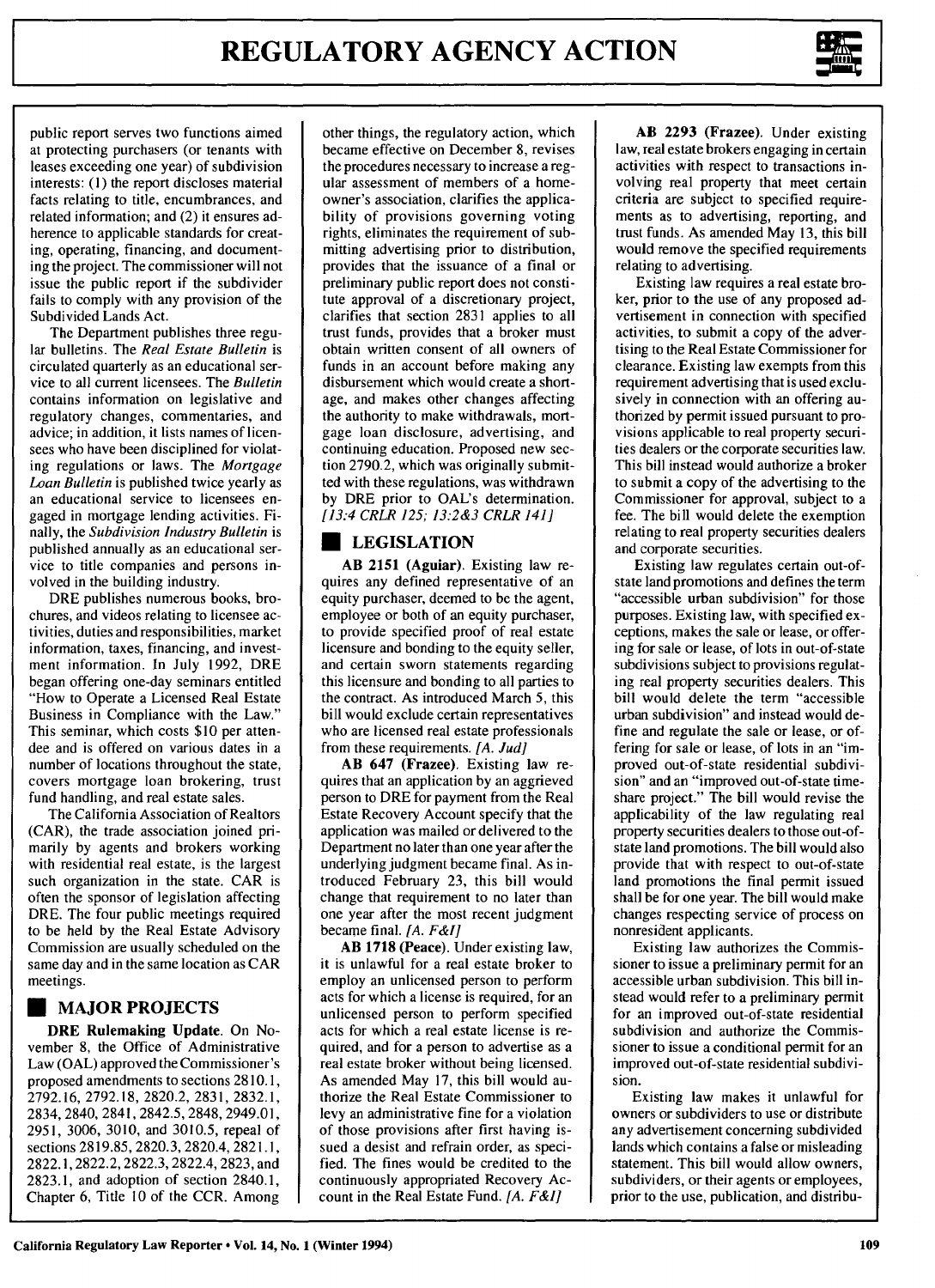

tion of any advertisement concerning subdivided lands to submit the advertisement to DRE for approval, accompanied by a fee. *[A. LGov]*

SB 172 (Russell). Existing law requires a real estate broker who negotiates a loan secured by a lien on real property to deliver to the borrower a written statement containing specified information concerning the loan. As amended August 31, this bill would require specified notices prior to a borrower becoming obligated on any loan secured by a dwelling that provides for balloon payments if any agreement includes a promise, representation, or similar undertaking to extend or seek the extension of the term of the loan or refinancing of the loan. *[A. F&I]*

SB 945 (Hart). Existing law requires every licensed real estate broker to have and maintain a definite place of business in California to serve as his/her office for the transaction of business. As amended July 13, this bill would exempt from that requirement a licensed real estate broker whose licensable California activities are limited to collecting payments or performing services, in connection with loans secured by a first lien on real property, for specified investors. The bill would also provide that a license issued to a real estate broker operating from a location outside California pursuant to this exemption shall be conditioned upon the licensee agreeing in writing to either **(1)** make the licensee's books, accounts, and files available to the Commissioner in California, or (2) pay the reasonable expenses for travel, meals, and lodging of the Commissioner incurred during any investigation made at the licensee's location outside California. *[A. W&MJ*

SB **307** (Beverly). Under existing law, if private mortgage insurance or mortgage guaranty insurance is required as a condition of a loan secured by a deed of trust or mortgage on real property, the lender or person making or arranging the loan is required to notify the borrower whether or not the borrower has the right to cancel the insurance, and if the borrower has that right, to notify the borrower in writing of certain information. Under existing law, except when prohibited by a statute, regulation, or rule of an institutional third party applicable to notes or evidence of indebtedness secured by a deed of trust or mortgage and purchased by the institutional third party, if a borrower requests termination of private mortgage insurance or mortgage guaranty insurance issued as a condition to the extension of credit in the form of a loan evidenced by a note or other evidence of indebtedness secured by a deed of trust or mortgage on real property,

and if specified conditions are satisfied, the borrower may terminate future payments. As amended June 7, this bill would specify that the latter provision does not apply to any note or evidence of indebtedness providing certain private mortgage insurance or mortgage guaranty insurance where the premiums are paid by the lender and not charged to the borrower separately and in addition to the interest payments on the note or evidence of indebtedness. The bill would provide that if the lender or the person arranging the loan makes any representation to the borrower with respect to the deductibility of the payment of the mortgage insurance costs for income tax purposes, that person shall also advise the borrower in writing that the borrower should consult with the borrower's tax advisors with respect to the deductibility. The bill would also allow a lender or other person arranging a loan who offers private mortgage insurance or mortgage guaranty insurance to make that insurance available to the borrower, as specified, and if the insurance is required for the loan and both types are offered, to provide a specified comparison. The bill would also provide that if the borrower does not have the right to cancel the insurance because the premiums are paid by the lender, the lender or the person making or arranging the loan shall notify the borrower in writing, at the time of application for the loan, that the lender will purchase mortgage insurance for the lender's benefit, that the borrower does not have the right to cancel the insurance, and that cancellation of the insurance will not reduce the borrower's monthly obligation. *[A. F&I]*

## **U** LITIGATION

In *California Real Estate Loans, Inc. v. Clark Wallace, as Real Estate Commissioner,* No. **A059552** (Sept. **29, 1993),** the First District Court of Appeal considered an appeal **by** California Real Estate Loans, Inc. (CREL) from a judgment denying its petition for writ of mandate, in which it challenged the revocation of its real estate broker's license by the Real Estate Commissioner. The revocation was based on the Commissioner's determination that a civil judgment had been entered against CREL based on fraud, misrepresentation, or deceit within the meaning of Business and Professions Code section 10177.5, which states that when a final judgment is obtained in a civil action against any real estate licensee upon grounds of fraud, misrepresentation, or deceit with reference to any transaction for which a license is required, the Commissioner may suspend or revoke the license of such real estate licensee. In particular, the First District considered CREL's argument that the Commissioner's action violates Business and Professions Code section 10179, which in some circumstances requires "guilty knowledge" by a broker before the broker may be disciplined for the wrongful acts of its agents.

CREL was licensed as a corporate real estate broker and acted primarily as a residential real estate loan broker; Glen Russell, a licensed real estate salesperson, was an employee, officer, and shareholder of CREL. Russell was contacted by Judith Smith, a real estate salesperson employed by First Marin Realty, Inc., to arrange a second mortgage for the purchase of a home by her client, Steven Reiner. Despite Russell's assurances to Reiner that the loan would be approved and funded by the close of escrow, it was not; eventually, when the loan was approved, the interest rate was higher than that quoted by Russell. Reiner sued Russell, CREL, Smith, and First Marin for fraud and breach of contract. After a court trial, judgment was entered in favor of Reiner and against all four defendants; Reiner was awarded general damages, punitive damages, and a refund of the real estate loan commission paid to CREL and Russell. The trial court's decision was affirmed on appeal in an unpublished decision.

DRE filed an accusation against Russell, CREL, Smith, and First Marin, alleging that cause for license suspension or revocation existed pursuant to section 10177.5. Smith and Russell stipulated to discipline without a hearing. DRE held an administrative hearing on the accusation against CREL and First Marin. The administrative law judge issued a proposed decision finding that the judgment against CREL was clearly based on fraud, misrepresentation, or deceit under section 10177.5, and proposing the revocation of CREL's license; the accusation against First Marin was subsequently dismissed. The Commissioner adopted the proposed decision, except for one condition against CREL. CREL petitioned for a writ of mandate directing the Commissioner to vacate his decision and dismiss the accusation. The trial court denied the petition, and judgment was entered against CREL; the court noted that the DRE Commissioner concluded that the underlying judgment against CREL clearly satisfied the requirements of section 10177.5. Although the judgment itself did not mention fraud, misrepresentation, or deceit, the trial court's statement of decision in that action and the appellate court's unpublished opinion affirming the judgment confirm the Commissioner's conclusion. The trial court found that Russell and CREL, as